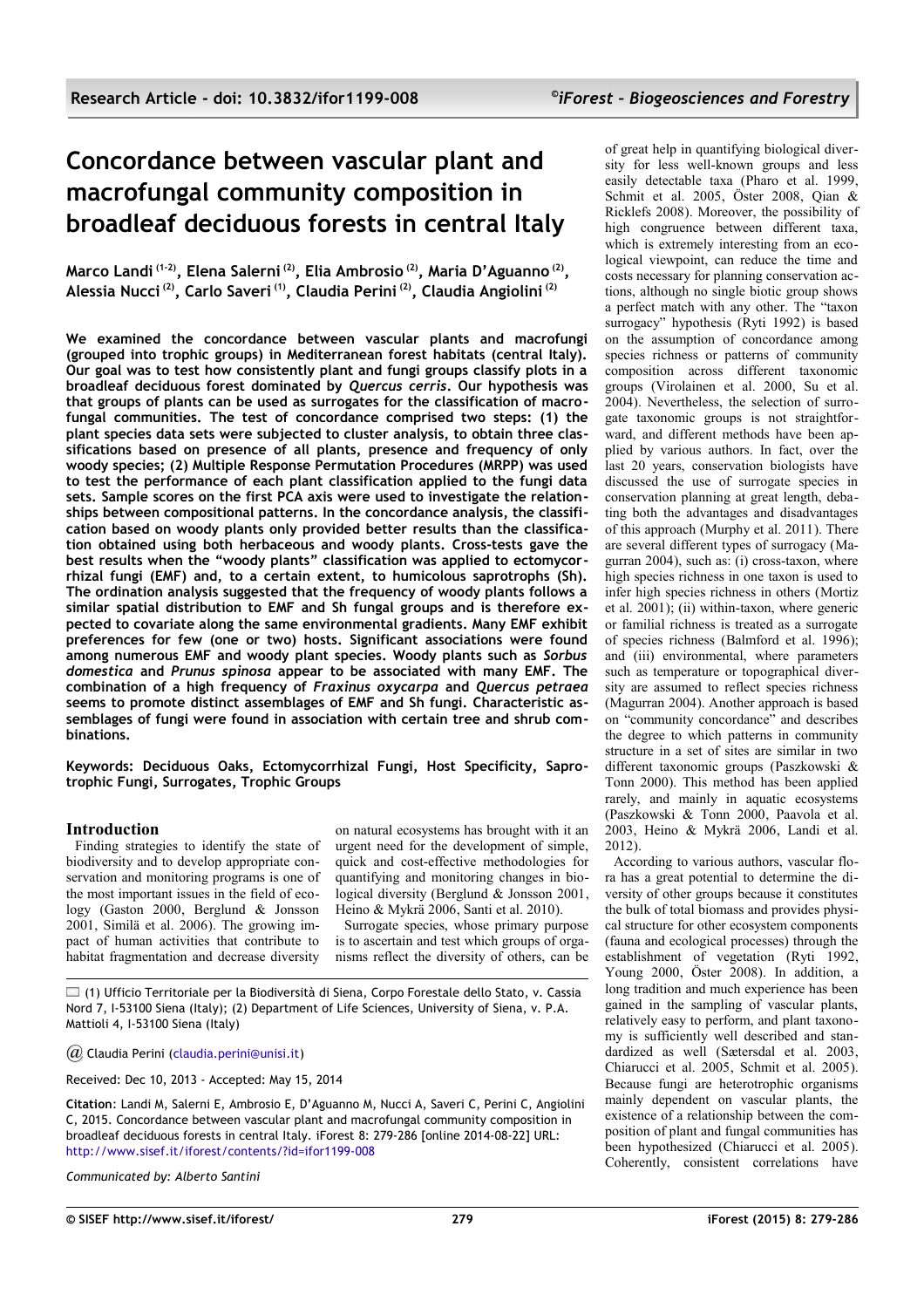been found between macrofungi and patterns of vascular plants (Brussaard et al. 2001, Packham et al. 2002). However, among the taxa investigated macrofungi are generally overlooked and rarely considered in reserve planning because of their small size, their ephemeral fruit bodies, their difficult identification, and the paucity of expertise concerning their taxonomy and ecology (Hawksworth 1991, Chiarucci et al. 2005, McMullan-Fisher et al. 2009). Nevertheless, their inclusion in conservation planning and management is important because of their vital functional roles in ecosystems (Lodge et al. 2004, Öster 2008, McMullan-Fisher et al. 2009) and their great richness estimated worldwide (Hawksworth 2001). However, while at large spatial scales communities with high tree-species richness have been found to have correspondingly high macrofungal species richness (Schmit et al. 2005), low correlations have been found at local scales (*e.g.*, Virolainen et al. 2000, Sætersdal et al. 2003, Similä et al. 2006, Santi et al. 2010).

In this investigation we examined the concordance between vascular plants (grouped as woody plants and all plants) and macrofungi (grouped into trophic groups) at the local scale, within two nature reserves in Mediterranean forest habitats. To our knowledge, this is a new approach to specifically test the concordance between vascular plant and macrofungi communities in broadleaf deciduous forests. Our primary goal was to test how consistently plant and fungi groups classify plots in broadleaf deciduous forest ecosystems. We hypothesized that plot grouping based on plant species can be used as a surrogate for the classification of macrofungal communities. We also investigated the association between plant and fungi species for data sets showing a significant concordance, through the analysis of correlation coefficients, to ascertain whether plant community composition could be used as an "ecological indicator" for specific groups of fungi. This information will improve managers' ability to plan effectively for the presence of these important macrofungal resources in deciduous forest ecosystems.

# **Materials and methods**

## *Study site*

The study was carried out in two nearby temperate deciduous broadleaf forests characterized by *Quercus cerris*, widely dominant in the canopy layer, followed by *Fraxinus ornus* and *Q. pubescens*. The number of trees with diameter at breast height (DBH) > 2 cm ranged from 7 to 33 trees per 100 m<sup>2</sup>. The mean density of trees was  $17 \pm 7$  (SD) per  $100 \text{ m}^2$ .

These sites are located in Tuscany (central Italy), within the State Nature Reserves of

Palazzo (43 $\degree$  20' N, 11 $\degree$  04' E) and Cornocchia  $(43^{\circ} 23' N, 11^{\circ} 10' E)$ . The reserves cover about 800 ha of meadows and pastures on hillsides, with a slope of about  $15-25$  degrees and elevation from 330 to 530 m a.s.l. The two areas are similar in terms of bedrock (limestone, sandstone and siltstone), nearneutral soils, and forest type, composition and density. No logging or harvesting have been carried out in either reserve in the last 40 years. The climate is Mediterranean and characterized by a dry summer and rain in spring and autumn; the hottest months are July-August and the coldest January-February. The mean annual precipitation is approximately 800 mm and the mean annual temperature is 13.5 °C at the nearest meteorological station (Pentolina), situated 450 m a.s.l. (ARSIA data for the period 1992-2006).

Such sites provide a good location to study the relationships between fungal and plant communities since mushroom gathering and timber extraction are not permitted. In addition, they represent fairly well the type of native forest common in the Mediterranean basin and notoriously rich in fungi (Onofri et al. 2005, Salerni & Perini 2007).

### *Sampling design and recording of plants and fungi*

Thirty 100 m<sup>2</sup> permanent plots (10×10m, marked by metal stakes in each corner) were randomly placed in the deciduous broadleaf forests (fifteen for each reserve). The plots were previously identified and mapped (scale 1:5000) by photo-interpretation, with a buffer zone of about 20 m around each polygon to reduce possible edge effects. Data were collected in each plot for all vascular plants (presence-absence), woody plants and fungal species (presence-absence and frequency). As for vascular plants, herbs, seedlings, shrubs and trees were sampled. Woody species frequency was obtained by counting the number of individuals per species per plot, including trees or shrubs with DBH  $> 2$ cm or height  $> 2$  m. Macrofungi were identified based on morphology with the help of general analytic keys and monographs (Salerni et al. 2010). To quantify their abundance, their frequency was recorded as the number of carpophores (fruiting bodies)  $> 1$ mm per species in each plot (Arnolds 1981). Although above-ground fruiting bodies do not necessarily represent the abundance of fungi, they provide reliable information concerning forest diversity without excessive effort and cost (Tóth & Barta 2010). Each macrofungal taxon was attributed to the most likely trophic group, according to Arnolds et al. (1995) and to personal field observations. Three data sets were then obtained for the plants (presence-absence of all vascular plants, presence-absence and frequency of woody plants) and ten data sets were obtained from the carpophores of fungi (presenceabsence and frequency of the following trophic groups: (i) EMF, ectomycorrhizal fungi; (ii) Sh, humicolous saprotrophs; (iii) Sl, litter saprotrophs; (iv) Sw, lignicolous saprotrophs; and (v) P, parasites. Coprophilous saprotrophs were absent. The above approach was adopted because many macrofungi are related to woody plant species by their trophic requirements and trophic groups may be strongly shaped by forest composition and structure (*e.g.*, mycorrhizal species and many saprotrophic fungi - Roberts et al. 2004, De Bellis et al. 2006, Santos-Silva et al. 2011).

Sampling of plant species was carried out in June and July 2010, when leaves were fully extended. Sampling of macrofungi was conducted from April 2009 to November 2011, with a higher frequency (up to once a month) from September to December, when conditions were generally optimal for fungal fruiting. Nomenclature of plant species was given according to Conti et al. (2005). Fungal species nomenclature was based on the CABI Bioscience Database of Fungal Names [\(http://www.indexfungorum.org/Nam](http://www.indexfungorum.org/Nam)[es/nam](http://www.indexfungorum.org/Names/names.asp) [es.asp\)](http://www.indexfungorum.org/Names/names.asp).

## *Statistical analysis*

Data collected from the two study sites were pooled, since all plots shared similar features as for forest structure, environmental characteristics and history over the last 40 years. Only the EMF (ectomycorrhizal fungi), Sh (humicolous saprotrophs) and Sw (lignicolous saprotrophs) datasets could be used in the analysis, as Sl (litter saprotrophs) and P (parasites) were only present in a few plots. Accordingly, the analysis was carried out using three plant data sets and six fungal data sets (18 combinations), following two main steps. In the first step, a hierarchical cluster analysis using the Bray-Curtis dissimilarity index  $(1 - S\sigma)$  index) and flexible beta  $(β = -0.25)$  was applied on the three plant species data sets following the recommendations of McCune & Grace (2002), and three classifications were obtained based on: (1) presence/absence of all plants; (2) presence/absence of woody species; and (3) frequency of woody species.

In the second step, Multiple Response Permutation Procedures (MRPP) were used to test the performance of each classification applied to the fungi data sets. Cluster groups were subjected to a set of cross-tests on the macrofungi data sets and a cross-test was only accepted when significant  $(p<0.05)$ . Moreover, MRPP for *a posteriori* classification (self-test) was applied to obtain the "best possible" values of such statistics, for numerical comparison with the values of the *a priori* classification (cross-test). MRPP is a data-dependent permutation test that compares dissimilarities within and among groups, but does not require any assump-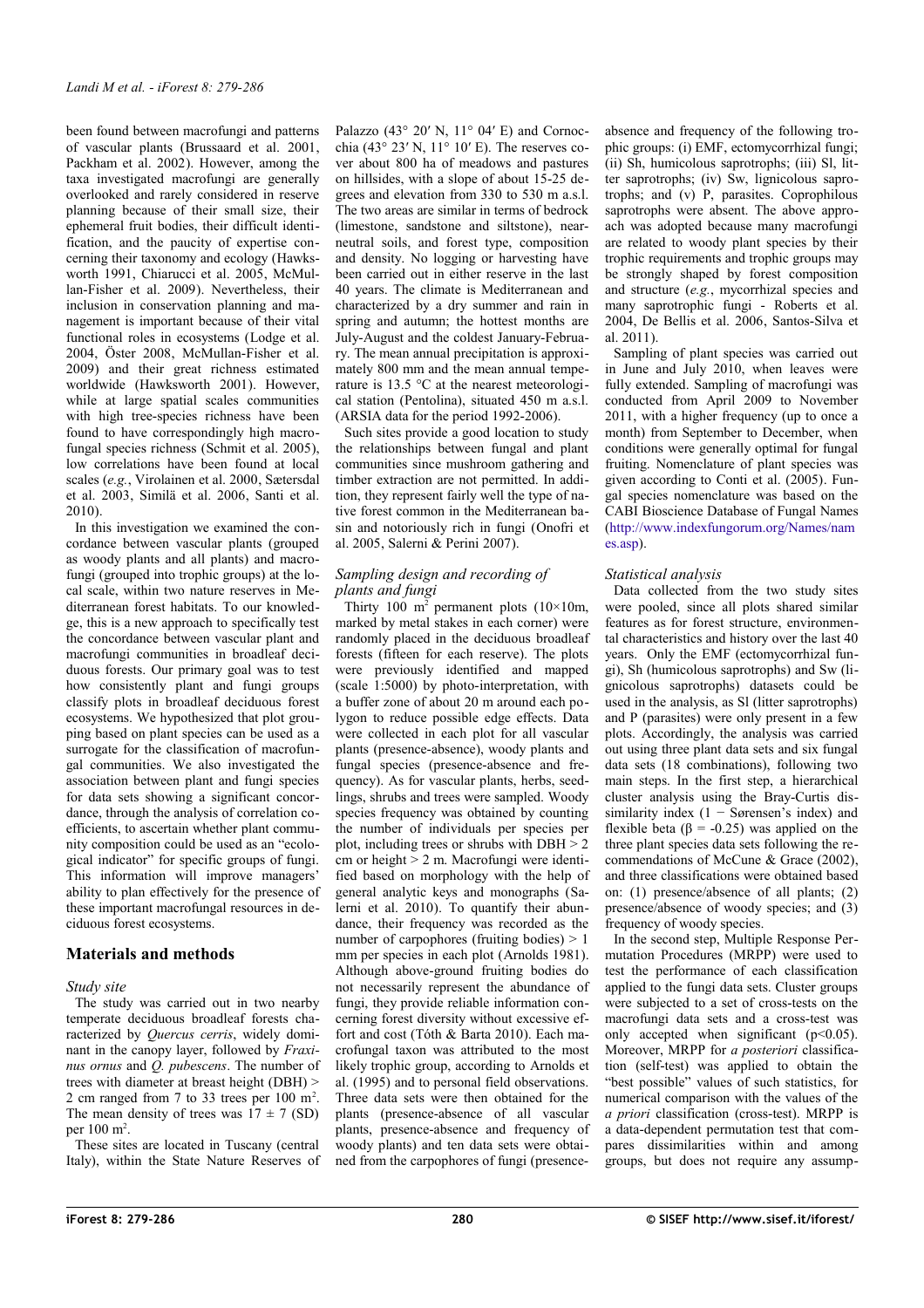<span id="page-2-0"></span>**Tab. 1** - Results of the cross-test based on Multiple Response Permutation Procedures (MRPP) carried out on classifications of plants applied to trophic groups of fungi. Clusters are reported in columns and fungal groups are displayed in rows. P-values are reported for significant cross-tests only. Self-tests performed with *a posteriori* classification to compare *A* and *T* values obtained by MRPP are also shown. (n.s.): not significant.

|                  |                              |          |                       | <b>Woody plants</b> | All plants       |                |       |                       |          |       |  |
|------------------|------------------------------|----------|-----------------------|---------------------|------------------|----------------|-------|-----------------------|----------|-------|--|
| Data Type        | Fungi                        |          | Presence-absence data |                     |                  | Frequency data |       | Presence-absence data |          |       |  |
|                  |                              | A        |                       | р                   | $\boldsymbol{A}$ |                | p     | A                     |          | р     |  |
| Self test        | $\overline{\phantom{0}}$     | 0.151    | $-8.972$              |                     | 0.261            | $-14.236$      |       | 0.092                 | $-8.947$ |       |  |
| Presence-absence | EMF - Ectomycorrhizal        | 0.020    | $-2.420$              | 0.016               | 0.018            | $-2.164$       | n.s.  | 0.014                 | $-1.684$ | n.s.  |  |
| data             | Sw - Lignicolous saprotrophs | $-0.006$ | 0.599                 | n.s.                | $-0.008$         | 0.850          | n.s.  | $-0.006$              | 0.583    | n.s.  |  |
|                  | Sh - Humicolous saprotrophs  | $-0.004$ | 0.419                 | n.s.                | $-0.014$         | $-1.434$       | n.s.  | $-0.003$              | 0.273    | n.s.  |  |
| Frequency data   | EMF - Ectomycorrhizal        | 0.019    | $-3.149$              | 0.005               | 0.013            | $-2.274$       | 0.021 | 0.014                 | $-1.929$ | 0.038 |  |
|                  | Sw - Lignicolous saprotrophs | 0.008    | $-1.036$              | n.S.                | $-0.014$         | 1.496          | n.s.  | 0.002                 | $-0.210$ | n.s.  |  |
|                  | Sh - Humicolous saprotrophs  | 0.005    | $-0.621$              | n.s.                | 0.017            | $-2.166$       | 0.037 | 0.011                 | $-1.446$ | n.s.  |  |

tions of multivariate normality and homogeneity of variance to test the hypothesis of no differences among groups of sampling units assessed through a Monte Carlo permutation procedure (Zimmerman et al. 1985, Biondini et al. 1988). This consists of the *A* statistics, which estimates the within-group homogeneity (higher values indicate a high degree of homogeneity), and the *T* statistics, which measures the among-group separability (large negative value of *T* indicates a high separability of groups). When *A*=0, the within-group community heterogeneity equals that expected by chance, while if  $A \le 0$  the heterogeneity exceeds that expected by chance. The MRPP analysis was performed using the software package PcORD (McCune  $\&$ Mefford 2011).

Ordination analysis, formerly applied to investigate the congruence among taxonomic groups, including fungal species (Sætersdal et al. 2003, Similä et al. 2006, Santi et al. 2010), was used to evaluate the congruence of species composition between the plant and the macrofungal data sets considered. To investigate the main gradients in the species data for the two taxonomic groups, Detrended Correspondence Analysis (DCA) was applied for each group (Hill & Gauch 1980), including down-weighting of rare species. Principal Component Analysis (PCA), was then used to analyse the congruence of the data sets because of: (i) the relatively short length of the compositional gradients; and (ii) their potential use with empty samples, contrary to unimodal methods (Leps & Smilauer 2003). Ordination analysis was performed using the CANOCO v. 4.5 software package (ter Braak & Šmilauer 2002). The potential use of the compositional patterns of vascular plant data sets as surrogates for those of different macrofungal data sets was tested by Spearman's rank correlation of the sample scores along the first PCA axis (a total of nine PCAs were extracted). Significant (positive or negative) correlation indicates a concurrent variation in the species composition among taxonomic groups. Furthermore, Spearman's correlation coefficient was used to assess the association between plant and fungi species usng the data sets for which significant concordance was found.

# **Results**

#### *Plant community composition*

A total of 108 plant species were found, including 18 species of trees and shrubs taller than 2 m (woody plants). The mean number of species per plot was  $27 \pm 8$  (SD) and that of woody plants was  $4.3 \pm 1.7$ . Concerning trees, *Quercus cerris* was dominant in all plots, with a higher mean number of individuals  $(11.2 / 100 \text{ m}^2)$  than other tree species (such as *Fraxinus ornus, Quercus pubescens* and *Ulmus minor*). Tall shrubs (such as *Cornus mas, Crataegus monogyna, Juniperus communis* and *Prunus spinosa*) and vines (*Hedera helix* and *Tamus communis*) were also frequent. The most common herbaceous plants were perennials with underground tissues (rhizomes and bulbs), such as *Brachy-*

#### *podium sylvaticum, B. rupestre, Viola alba* and *Melica uniflora.*

## *Fungal community composition*

A total of 333 macrofungal species were found in the study plots. The three most representative trophic groups were: ectomycorrhizal fungi (EMF) with 157 species and a mean number per plot of  $20.6 \pm 7.7$  (SD); humicolous saprotrophs (Sh) with 81 species and a mean number per plot of  $8.3 \pm 3.4$ ; and lignicolous saprotrophs (Sw) with 78 species, whose mean number per plot was 11.0 ± 4.4. *Mycena vitilis* (Sw) was the most common species (present in 93% of plots), followed by *Cortinarius rigens* (EMF), *Entoloma rhodopolium* and *Rhodocollybia butyracea* (Sh). Litter saprotrophs (Sl), with 10 species, and parasites (P), with 7 species, had the lowest mean number of carpophores (1.8 and 0.9, respectively) and were not detected in many plots.

#### *Community concordance between plants and fungi*

The three classifications identified by clusters analysis (see "Materials and Methods") were cut to hierarchical levels (nodes) corresponding to three distinct groups, each containing at least 2 plots (from 5 to 19 plots for each group). Among the cut levels of classifications the percentage of information left had quite similar values (from 10 to 20%).

The cross-test concordance analysis carried out revealed five significant results out of eighteen combinations [\(Tab. 1\)](#page-2-0), and all the

<span id="page-2-1"></span>**Tab. 2** - Spearman's rank correlation coefficients (ρ) between the sample scores on the first PCA axis performed on plant (columns) and fungi (rows) data sets. The variance accounted for by the first axis of each PCA is shown in brackets. (\*\*):  $p<0.01$ ; (\*):  $p<0.05$ .

|                       |                              |                    | <b>Woody plants</b> | All plants            |               |  |
|-----------------------|------------------------------|--------------------|---------------------|-----------------------|---------------|--|
| Data set              | <b>Fungi Trophic Group</b>   | Variance<br>$(\%)$ | Presence data       | <b>Frequency data</b> | Presence data |  |
|                       |                              |                    | (60.2)              | (78.9)                | (47.4)        |  |
| Presence-absence data | EMF - Ectomycorrhizal        | (31.9)             | $-0.14$             | $0.47**$              | $-0.32$       |  |
|                       | Sw - Lignicolous saprotrophs | (36.2)             | $-0.06$             | $-0.02$               | $-0.05$       |  |
|                       | Sh - Humicolous saprotrophs  | (30.9)             | $-0.07$             | $0.38*$               | $-0.26$       |  |
| Frequency data        | EMF - Ectomycorrhizal        | (25.1)             | $-0.14$             | 0.23                  | $-0.31$       |  |
|                       | Sw - Lignicolous saprotrophs | (30.8)             | 0.04                | $-0.08$               | 0.09          |  |
|                       | Sh - Humicolous saprotrophs  | (51.4)             | 0.14                | $-0.45*$              | 0.05          |  |

**© SISEF http://www.sisef.it/iforest/ 281 iForest (2015) 8: 279-286**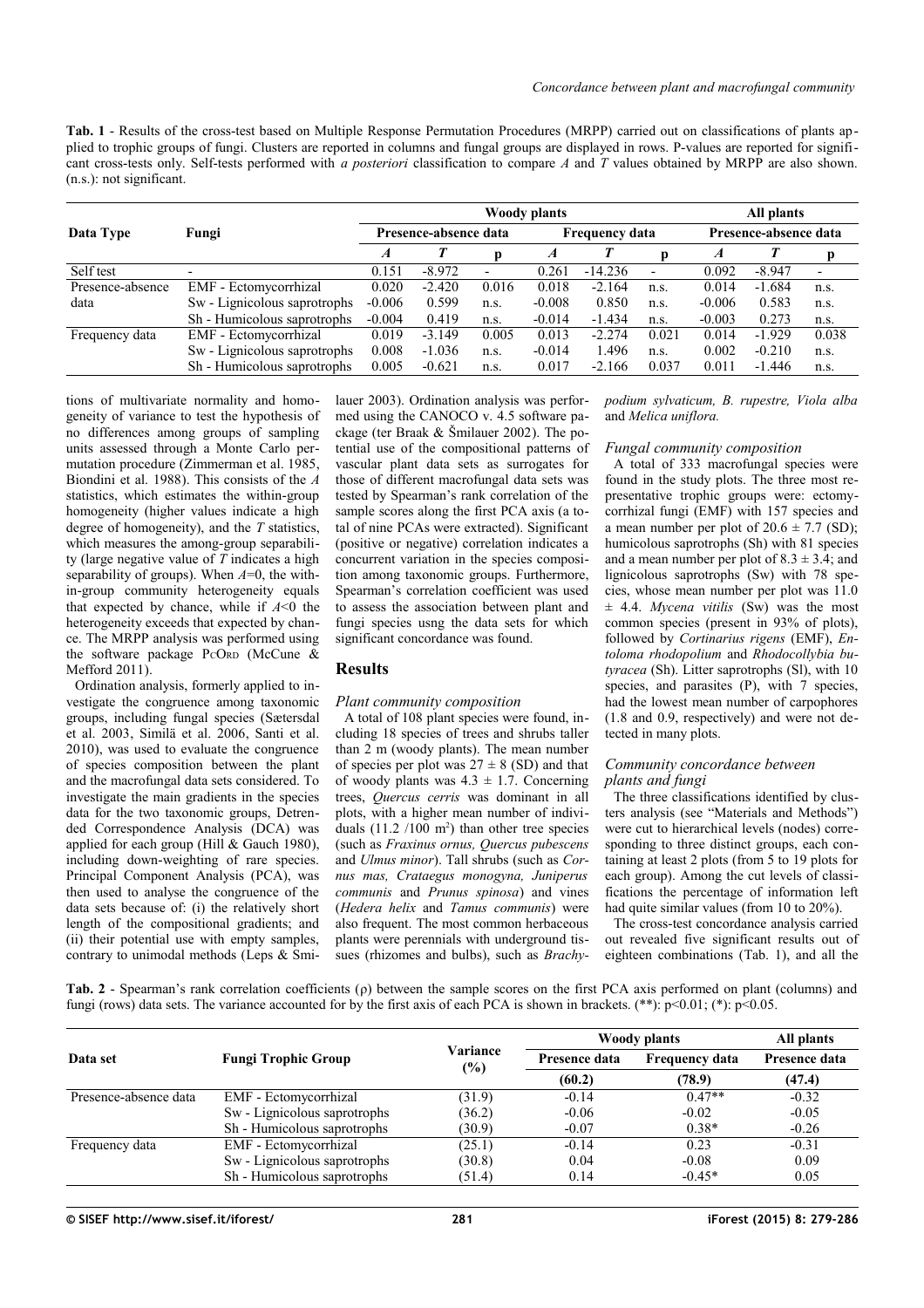#### *Landi M et al. - iForest 8: 279-286*

three classifications gave the best results when applied to the fungal data set based on frequency (number of fruiting bodies per species - see MRPP statistics and significance). All the three classifications showed significant concordance when applied to mycorrhizal fungi. Considering each classifications individually, that of woody plants ba-

sed on frequency data also gave significant results when applied to the frequency of humicolous fungi. On the other hand, the classifications based on fungal presence-absence data gave poor results (woody plant presence/absence data applied to mycorrhizal fungi). Lignicolous fungi gave no significant results.

The correlations between the sample scores on the first PCA axis for the different groups were weak and mostly not statistically significant [\(Tab. 2\)](#page-2-1). The two groups, plants and fungi, did not follow comparable compositional gradients (presence-absence data) as revealed by rather different positions of the plots in the PCA scatter-plots (not shown).

<span id="page-3-0"></span>**Tab. 3** - Spearman's rank correlation coefficients (ρ) between woody plants and ectomycorrhizal fungi (EMF), based on frequency data. The symbol (+) indicates  $\rho > 0.50$  and p-value <0.01.

| <b>Species</b>              | Acer campestre | Carpinus betulus | Cornus mas | Crataegus monogyna | Erica scoparia | <b>Fraxinus ornus</b> | Fraxinus oxycarpa | Juniperus communis | Ostrya carpinifolia | Prunus spinosa | Pyrus pyraster | Quercus cerris | Quercus ilex | Quercus petraea | Sorbus domestica | Sorbus torminalis | Ulmus minor |
|-----------------------------|----------------|------------------|------------|--------------------|----------------|-----------------------|-------------------|--------------------|---------------------|----------------|----------------|----------------|--------------|-----------------|------------------|-------------------|-------------|
| Amanita pantherina          |                |                  |            |                    |                | $^{+}$                |                   |                    |                     |                |                |                |              |                 | $^{+}$           |                   |             |
| Amanita phalloides          |                |                  |            |                    |                |                       |                   |                    |                     |                |                |                |              |                 |                  |                   |             |
| Boletus fechtneri           |                |                  |            |                    |                |                       |                   |                    |                     |                |                |                |              |                 |                  |                   |             |
| Cortinarius argutus         |                |                  |            |                    |                |                       |                   |                    |                     |                |                |                |              |                 |                  |                   |             |
| Cortinarius betuletorum     |                |                  |            |                    |                |                       |                   |                    |                     |                |                |                |              |                 |                  |                   |             |
| Cortinarius bolaris         |                |                  |            |                    |                |                       |                   |                    |                     |                |                |                |              |                 |                  |                   |             |
| Cortinarius casimiri        |                |                  |            |                    |                |                       |                   |                    |                     |                |                |                |              |                 |                  |                   |             |
| Cortinarius decipiens       |                |                  |            |                    |                |                       |                   |                    |                     |                |                |                |              |                 |                  |                   |             |
| Cortinarius dionysae        |                |                  |            |                    |                |                       |                   |                    |                     | $\ddot{}$      |                |                |              |                 |                  |                   |             |
| Cortinarius rufo-olivaceus  |                |                  |            |                    |                |                       |                   |                    |                     |                |                |                |              |                 |                  |                   |             |
| Cortinarius trivialis       |                |                  |            |                    |                |                       |                   |                    |                     |                |                |                |              |                 |                  |                   |             |
| Craterellus cornucopioides  |                |                  |            |                    |                |                       |                   |                    |                     |                |                |                |              |                 |                  |                   |             |
| Genea fragrans              |                |                  |            |                    |                |                       |                   |                    |                     |                |                |                |              |                 |                  |                   |             |
| Hebeloma gigaspermum        |                |                  |            |                    |                |                       |                   |                    |                     |                |                |                |              |                 |                  |                   |             |
| Hebeloma sinapizans         |                |                  |            |                    |                |                       |                   |                    |                     |                |                |                |              |                 |                  |                   |             |
| Hygrophorus arbustivus      |                |                  |            |                    |                |                       |                   |                    |                     |                |                |                |              |                 |                  |                   |             |
| Hygrophorus roseodiscoideus |                |                  |            |                    |                | $^{+}$                |                   |                    |                     |                |                |                |              |                 |                  |                   |             |
| Inocybe cincinnata          |                |                  |            | $^{+}$             |                |                       |                   |                    |                     |                |                |                |              |                 |                  |                   |             |
| Inocybe flavella            |                |                  |            | $\overline{+}$     |                |                       |                   |                    |                     |                |                |                |              |                 |                  |                   |             |
| Inocybe glabripes           |                |                  |            |                    |                |                       |                   |                    |                     |                |                |                |              |                 |                  |                   |             |
| Inocybe godeyi              |                |                  |            |                    |                |                       |                   |                    |                     |                |                |                |              |                 |                  |                   |             |
| Inocybe oblectabilis        |                |                  |            |                    |                |                       |                   |                    | $^{+}$              |                |                |                |              |                 |                  |                   |             |
| Inocybe obscurobadia        |                |                  |            |                    |                |                       |                   |                    |                     | $^{+}$         |                |                |              |                 |                  |                   |             |
| Inocybe praetervisa         |                |                  |            |                    |                |                       |                   |                    |                     |                |                |                |              |                 |                  |                   |             |
| Lactarius acerrimus         |                |                  |            |                    |                |                       |                   |                    |                     |                |                |                |              |                 |                  |                   |             |
| Lactarius camphoratus       |                |                  |            |                    |                |                       |                   |                    |                     |                |                |                |              |                 |                  |                   |             |
| Lactarius scrobiculatus     |                |                  |            |                    |                |                       |                   |                    |                     |                |                |                |              |                 |                  |                   |             |
| Leccinellum crocipodium     |                |                  |            |                    |                |                       |                   |                    |                     |                |                |                |              |                 |                  |                   |             |
| Otidea alutacea             |                |                  |            |                    |                |                       |                   |                    |                     |                |                |                |              |                 |                  |                   |             |
| Russula atropurpurea        |                |                  |            |                    |                |                       |                   |                    |                     |                |                |                |              |                 |                  |                   |             |
| Russula aurea               |                |                  |            |                    |                |                       |                   |                    |                     |                |                |                |              |                 |                  |                   |             |
| Russula chloroides          |                | $^{+}$           |            |                    |                |                       |                   |                    |                     |                |                |                |              |                 |                  |                   |             |
| Russula curtipes            |                |                  |            |                    |                |                       |                   |                    |                     |                |                |                |              |                 |                  |                   |             |
| Russula cyanoxantha         |                |                  |            |                    |                |                       |                   |                    |                     |                |                |                |              |                 |                  |                   |             |
| Russula delica              |                |                  |            |                    |                |                       |                   |                    |                     |                |                |                |              |                 |                  |                   |             |
| Russula grata               |                |                  |            |                    |                |                       |                   |                    |                     |                |                |                |              |                 |                  |                   |             |
| Russula maculata            |                |                  |            |                    |                |                       |                   |                    |                     |                |                |                |              |                 |                  |                   |             |
| Russula pectinatoides       |                |                  |            |                    |                |                       |                   |                    |                     |                |                |                |              |                 |                  |                   |             |
| Russula pseudointegra       |                |                  |            |                    |                |                       |                   |                    |                     |                |                |                |              |                 |                  |                   |             |
| Russula rubra               |                |                  |            |                    |                |                       |                   |                    |                     |                |                |                |              |                 |                  |                   |             |
| Russula rutila              |                |                  |            |                    |                |                       |                   |                    |                     |                |                |                |              |                 |                  |                   |             |
| Thelephora anthocephala     |                |                  |            |                    |                |                       |                   |                    |                     |                |                |                |              |                 |                  |                   |             |
| Tricholoma columbetta       |                |                  |            |                    |                |                       |                   |                    |                     |                |                |                |              |                 |                  |                   |             |
| Tricholoma orirubens        |                |                  |            |                    |                |                       |                   |                    |                     |                |                |                |              |                 |                  |                   |             |
| Tricholoma ustaloides       |                |                  |            |                    |                | $^{+}$                |                   |                    |                     |                |                |                |              |                 |                  |                   |             |
| Tuber excavatum             |                |                  |            |                    |                |                       |                   |                    |                     |                |                |                |              |                 |                  |                   |             |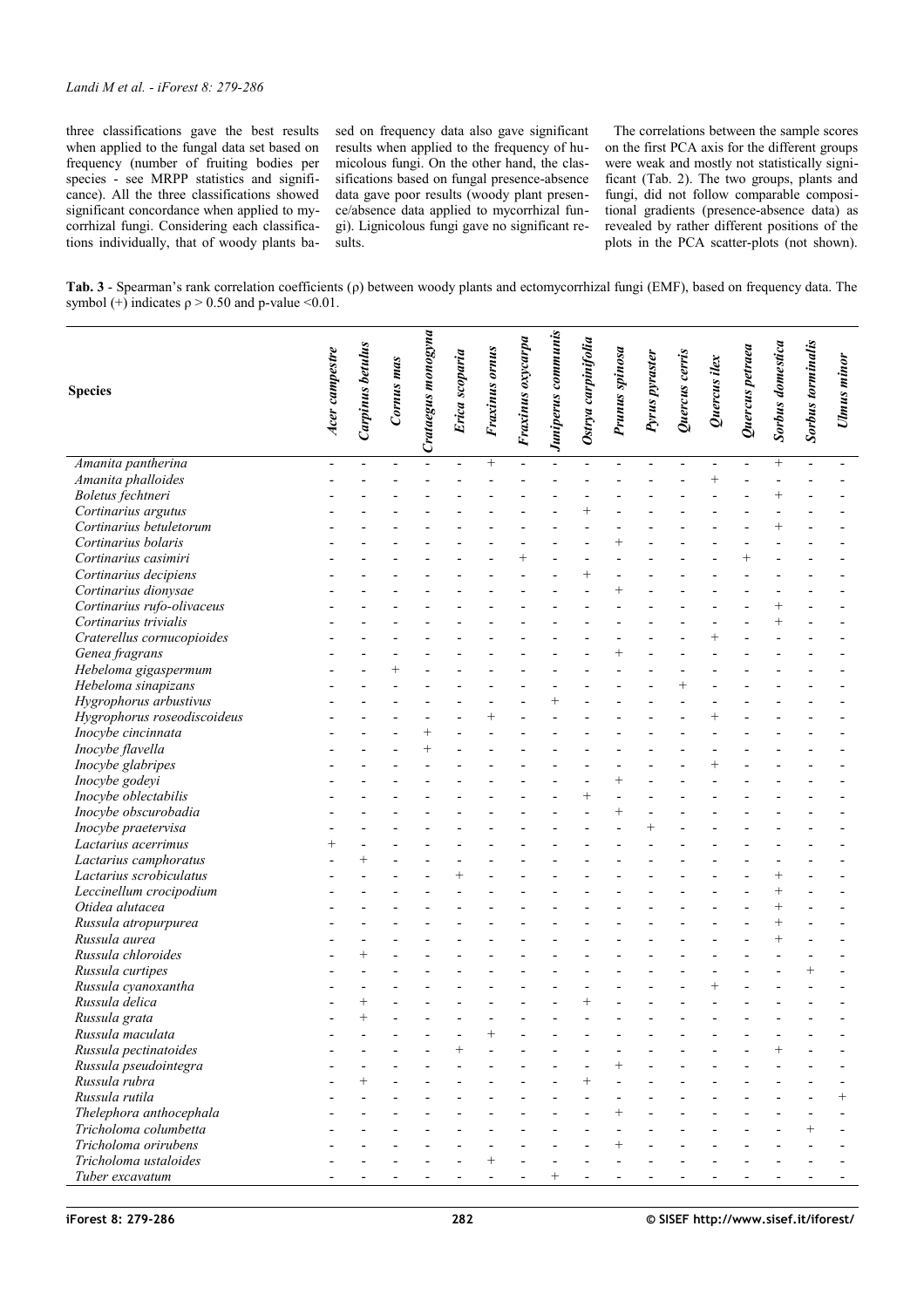<span id="page-4-0"></span>**Tab. 4** - Spearman's rank correlation coefficients (ρ) between woody plants and humicolous saprotrophs (Sh), based on frequency data. The symbol (+) indicates  $\rho > 0.50$  and p-value <0.01.

| <b>Species</b>              | Acer campestre | betulus<br>Carpinus | scoparia<br><b>Erica</b> | oxycarpa<br><b>Fraxinus</b> | <b>unus</b><br>comm<br><b>Iuniperus</b> | carpinifolia<br>Ostrya | Prunus spinosa | Pyrus pyraster | Quercus ilex | $Q$ uer $c$ us petrae $a$ | pubescens<br>Quercus | Sorbus domestica | Sorbus torminalis |
|-----------------------------|----------------|---------------------|--------------------------|-----------------------------|-----------------------------------------|------------------------|----------------|----------------|--------------|---------------------------|----------------------|------------------|-------------------|
| Agaricus fuscofibrillosus   |                |                     |                          |                             |                                         |                        |                |                |              |                           |                      | $^{+}$           |                   |
| Clathrus ruber              |                |                     |                          |                             |                                         |                        |                |                |              |                           |                      |                  |                   |
| Clavariadelphus pistillaris |                |                     |                          |                             |                                         |                        |                |                |              |                           |                      |                  |                   |
| Entoloma hirtipes           |                |                     |                          |                             |                                         |                        |                |                |              |                           |                      |                  |                   |
| Entoloma rhodopolium        |                |                     |                          |                             |                                         |                        |                |                |              |                           | $^{+}$               |                  |                   |
| Galerina graminea           |                |                     |                          |                             |                                         |                        |                |                |              |                           |                      |                  |                   |
| Gymnopus dryophilus         |                |                     |                          |                             |                                         |                        |                |                |              |                           |                      |                  |                   |
| Hygrocybe ceracea           |                |                     |                          |                             |                                         |                        |                |                |              |                           |                      |                  |                   |
| Hygrocybe conica            |                |                     |                          |                             |                                         |                        |                |                |              |                           |                      |                  |                   |
| Lepiota lilacea             |                |                     |                          |                             |                                         |                        |                |                |              |                           |                      |                  |                   |
| Lepiota subincarnata        |                |                     |                          |                             |                                         |                        |                |                |              |                           |                      |                  |                   |
| Macrolepiota procera        |                |                     |                          |                             |                                         |                        |                |                |              |                           |                      |                  |                   |
| Macrotyphula juncea         |                |                     |                          |                             |                                         |                        |                |                |              |                           |                      |                  |                   |
| Mycena epipterygia          |                |                     |                          |                             |                                         |                        |                |                |              |                           |                      |                  |                   |
| Mycetinis alliaceus         |                |                     |                          |                             |                                         |                        |                |                |              |                           |                      |                  |                   |
| Pluteus ephebeus            |                |                     |                          |                             |                                         |                        |                |                |              |                           |                      |                  |                   |
| Psathyrella obtusata        |                |                     |                          |                             |                                         |                        |                |                |              |                           |                      |                  |                   |
| Psathyrella tephrophylla    | $^{+}$         |                     |                          |                             |                                         |                        |                |                |              |                           |                      |                  |                   |
| Scutellinia armatospora     |                |                     |                          |                             |                                         |                        |                |                |              |                           |                      |                  |                   |

The correlations between woody plants (frequency data) and EMF (presence/absence data) and Sh (presence/absence and frequency data) fungi were significant.

## *Associations between plants and mycorrhizal fungi*

Results of the correlation analysis between woody and fungi species (EMF and Sh) based on frequency data are reported in [Tab.](#page-3-0) [3](#page-3-0) and [Tab. 4.](#page-4-0) Overall, a significant positive association was detected between 46 EMF and 17 woody plants, including tree and shrub species [\(Tab. 3\)](#page-3-0). *Sorbus domestica* and *Prunus spinosa* were correlated with a greater number of EMF (11 and 8 correlations, respectively) than any other plants. The genus *Russula* includes the largest number of EMF species correlated with woody plants; all species of the genus *Russula* found in this study were included in [Tab. 3.](#page-3-0) Concerning Sh fungi, significant positive association were found between 19 Sh fungi and 13 woody plants [\(Tab. 4\)](#page-4-0). Tree species as *Fraxinus oxycarpa* and *Quercus petraea* were associated exclusively to the same assembly of EMF (*Cortinarius casimiri* and *Hygrophorus roseodiscoideus*) and Sh fungi (*Clavariadelphus pistillaris* and *Mycena epipterygia*).

# **Discussion**

The high number of fungal species found in this investigation confirmed the evidence previously reported by Salerni et al. (2001) that broadleaved deciduous forests dominated by *Quercus cerris* support a high fungal richness.

According to observations from previous studies (Paavola et al. 2003, Landi et al. 2012), each plant data set gave a better value of MRPP statistics under *a posteriori* classification (self-test) than under *a priori* classification (cross-test).

Considering the *a priori* classification, better results were obtained in the MRPP analysis when the classification based only on woody species was used, in comparison with the classification obtained including both herbaceous and woody species. Such result may be interpreted as due to the fact that herbaceous species are not functionally relevant to EMF species, therefore their inclusion in the analysis provides a lower variance accounted for in the data sets analyzed. The concordance between the woody species community with the EMF community found in this investigation agrees with previous studies demonstrating that the EMF community composition is mainly related to tree and shrub species (Kernaghan et al. 2003, Cripps 2004, Lodge et al. 2004, De Bellis et al. 2006, Kirk et al. 2008). A similar concordance was also found between the woody species and the Sh fungi communities, but only when both data sets were based on frequency. Analogously, this may be interpreted as an effect of the chemical composition of the litter that varies among different plant communities (Berg & McClaugherty 2007), thus affecting the composition of the Sh fungal community. Moreover, it is possible that the species classified as Sh have expanded their trophism (Whitfield 2007).

The ordination analysis applied in this study revealed that the scores on the ordination axes for woody species were significantly correlated with those obtained for EMF and Sh species, clearly indicating a spatial covariation of EMF and Sh fungal groups and woody species along the same environmental gradients.

Concerning the association between communities of woody plants and fungi, it is well known that many EMF show a degree of host specificity (Molina et al. 1992, Tyler 1992, Whitfield 2007). Moreover, multivariate statistics have shown that macrofungal communities can be clearly defined and delineated from the abundance patterns of their host tree species in temperate forests (Humphrey et al. 2000, Ferris et al. 2000, Buée et al. 2011, O'Hanlon & Harrington 2012). In this study, EMF were associated with woody plants, including not only trees but also aged shrubs (taller than 2m).

In Italy, the intensive exploitation occurred in the past has deeply modified the forest composition and structure, affecting in particular the understorey layer that was removed to ensure optimal growing conditions to trees. On the other hand, the results of this study suggest that the presence of old shrubs in the understorey have an overriding influence on EMF communities in broadleaf de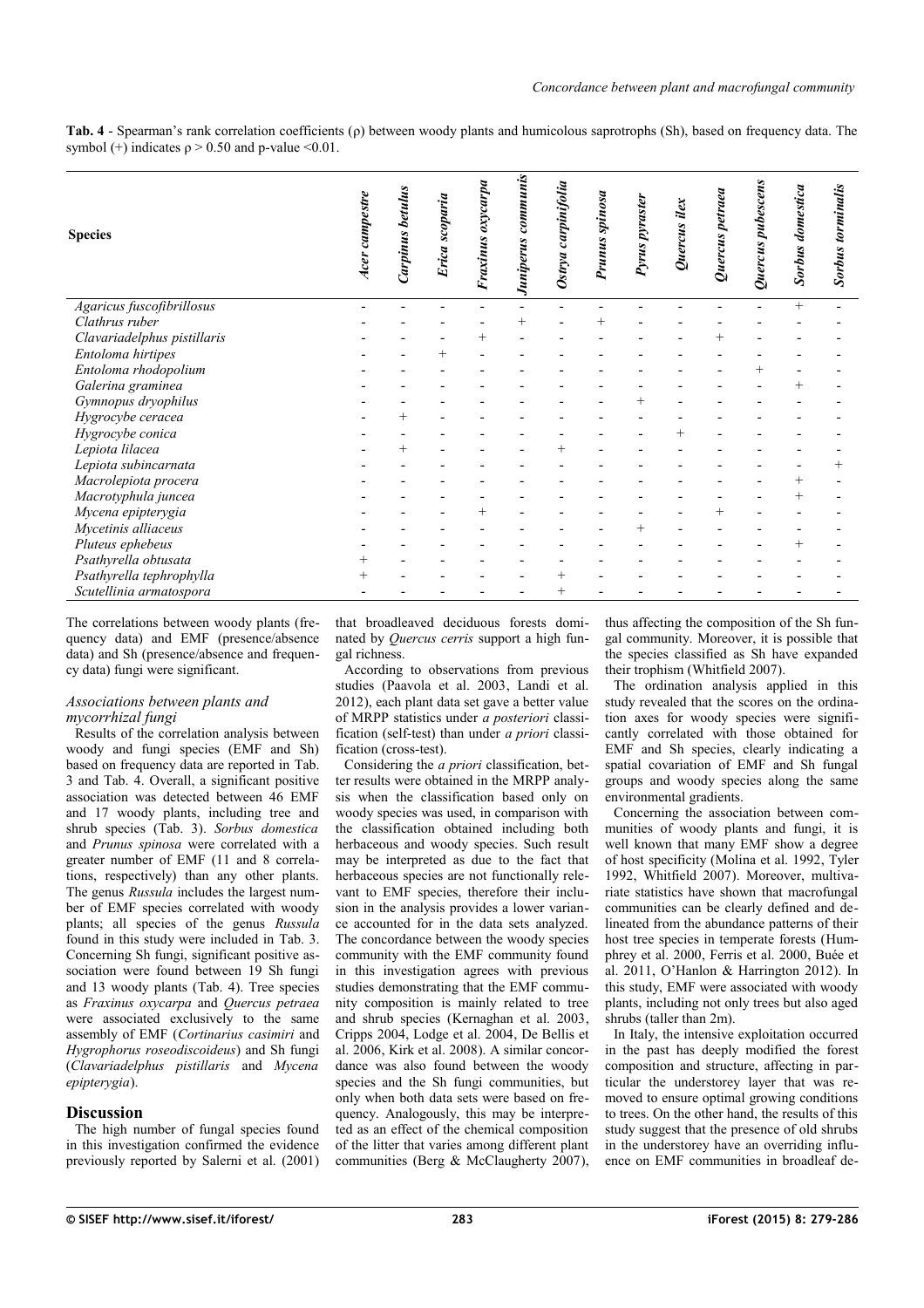ciduous forests dominated by *Quercus cerris*. Indeed, it may be hypothesized that the presence of a shrub understorey can be used as an "ecological indicator" for EMF, which seem to prefer mature forests (*e.g.*, genus *Russula* - Mason et al. 1982, Dighton et al. 1986, Deacon & Fleming 1992).

Our data indicates that many EMF exhibit preferences for one or two hosts. However, some woody plants, such as *Sorbus domestica* and *Prunus spinosa*, appear to be associated with many EMF. To our knowledge, these species are not thought to host symbiotic fungi, though it has been hypothesized that they play an important role during the fruiting process of some fungal species (Chevalier et al. 1978, Bencivenga et al. 1990). McDonald et al. (2010) identified ectomycorrhizal species of the genera *Cortinarius, Inocybe* and *Tricholoma* that form epigeous fruiting bodies with a species of *Rosaceae*. On the other hand, compared to other higher taxa of the northern hemisphere (*e.g., Pinaceae* and *Fagales*), only a few studies have investigated the ectomycorrhizal fungi on *Rosaceae* (Dickie & Moyersoen 2008).

Our results also showed that the co-occurrence of *Fraxinus oxycarpa* and *Quercus petraea*, both associated with peculiar ecological conditions (Temunović et al. 2012, Sanders et al. 2014) seems to promote distinct assemblages of EMF and Sh fungi, as compared with other woody species. As a consequence, strategies for the conservation of fungi should aim at retaining diverse assemblages of host species and different structures across forests.

In this study, few Sh fungal species were significantly associated with woody plants. This may be due to the fact that Sh species are more dependent on the whole community (and its soil niches) than to individual trees. In any case, abiotic factors (*e.g.*, soil nutrients and microclimate - Twieg et al. 2009, Santos-Silva et al. 2011) may also play an important role in the distribution of such fungal trophic groups, and then the host specificity of macrofungi observed on a local scale can be different at a regional scale.

# **Conclusions**

The results of our investigation support the evidence of woody plant communities as a useful indicator of the community of EMF. As a consequence of fungal host preferences, characteristic assemblages of EMF can be found in association with different tree and shrub species combinations.

Intensive silvicultural practices may dramatically change the composition and structure of woody species, affecting therefore their potential for colonization by host-specific symbionts. Consequently, strategies for the conservation of fungi should aim at increasing the biodiversity of host species and retaining different structures in broadleaf deciduous forests of the Mediterranean area.

To test the general applicability of the relationships found in this study, and to predict the fungal communities based on the woody species communities in Mediterranean deciduous forests, further investigations are needed including more replications over a broader range of sites.

# **Acknowledgements**

This work was partly supported by a Management Project of the Italian Forest Service (*Corpo Forestale dello Stato*). We thank all our colleagues who participated in the sampling efforts, particularly Pamela Leonardi, Flavio Frignani, Martino Danielli and Lorenzo Pecoraro, also for their precious help with plant and fungal determination, and Emma Thorley for language editing.

## **References**

- Arnolds E (1981). Ecology and coenology of macrofungi in grasslands and moist heathlands in Drenthe, the Netherlands. Part 1. Introduction and Synecology. Bibliotheca Mycologica 83: 1- 410.
- Arnolds E, Kuyper TW, Noordeloos ME (1995). Overzicht van de paddestoelen in Nederland [Overview of mushrooms in Netherlands]. Nederlandse Mycologische Vereniging, Wijster, The Netherlands, pp. 872. [in Dutch]
- Balmford A, Jayasuriya AH, Green MJB (1996). Using higher-taxon richness as a surrogate for species richness. 2. Local applications. Proceedings of the Royal Society B 263: 1571-1575. doi: [10.1098/rspb.1996.0230](http://dx.doi.org/10.1098/rspb.1996.0230)
- Bencivenga M, Calandra R, Giovanotti E, Russi L (1990). Aspetti pedologici e vegetazionali delle tartufaie di alcune specie di "tartufi minori" [Soil and vegetation aspects of truffle grounds for some species of "minor truffles"]. Annali della Facoltà di Agraria 50: 7-45. [in Italian]
- Berg B, McClaugherty C (2007). Plant litter: decomposition, humus formation, carbon sequestration (2nd edn). Springer-Verlag, Heidelberg, Berlin, Germany, pp. 338.
- Berglund H, Jonsson BG (2001). Predictability of plant and fungal species richness of old-growth boreal forest islands. Journal of Vegetation Science 12: 857-866. - doi: [10.2307/3236874](http://dx.doi.org/10.2307/3236874)
- Biondini ME, Mielke PW, Berry KJ (1988). Datadependent permutation techniques for the analysis of ecological data. Vegetatio 75: 161-168. [online] URL: [http://link.springer.com/article/](http://link.springer.com/article/10.1007/BF00045630) [10.1007/BF00045630](http://link.springer.com/article/10.1007/BF00045630)
- Brussaard L, Kuyper TW, De Goede RGM (2001). On the relationships between nematodes, mycorrhizal fungi and plants: functional composition of species and plant performance. Plant and Soil 232: 155-165. - doi: [10.1023/A:1010398322637](http://dx.doi.org/10.1023/A:1010398322637)
- Buée M, Maurice JP, Zeller B, Andrianarisoa S, Ranger J, Courtecuisse R, Marçais B, Le Tacon F (2011). Influence of tree species on richness and diversity of epigeous fungal communities in a French temperate forest stand. Fungal Ecology

#### 4: 22-31. - doi: [10.1016/j.funeco.2010.07.003](http://dx.doi.org/10.1016/j.funeco.2010.07.003)

- Chevalier G, Desmas C, Frochot H, Riousset L (1978). L'espèce *Tuber aestivum* Vitt. II. Ecologie [The species *Tuber aestivum* Vitt. II. Ecology]. Mushroom Science 10 (1): 977-993. [in French]
- Chiarucci A, D'Auria F, De Dominicis V, Laganà A, Perini C, Salerni E (2005). Using vascular plants as a surrogate taxon to maximize fungal species richness in reserve design. Conservation Biology 19: 1644-1652. - doi: [10.1111/j.1523-](http://dx.doi.org/10.1111/j.1523-1739.2005.00202.x) [1739.2005.00202.x](http://dx.doi.org/10.1111/j.1523-1739.2005.00202.x)
- Conti F, Abbate G, Alessandrini A, Blasi C (2005). An annotated checklist of the Italian vascular flora. Palombi Editore, Rome, Italy, pp. 420.
- Cripps CL (2004). Fungi in forest ecosystems: systematics, diversity and ecology. The New York Botanical Garden, New York, USA, pp. 363.
- Deacon JW, Fleming LV (1992). Interactions of ectomycorrhizal fungi. In: "Mycorrhizal Functioning, an Integrative Plant-Fungal Process" (Allen MF ed). Chapman and Hall, New York, USA, pp. 249-300.
- De Bellis T, Kernaghan G, Bradley R, Widden P (2006). Relationships between stand composition and ectomycorrhizal community structure in boreal mixed-wood forests. Microbial Ecology 52: 114-126. - doi: [10.1007/s00248-006-9038-8](http://dx.doi.org/10.1007/s00248-006-9038-8)
- Dickie IA, Moyersoen B (2008). Towards a global view of ectomycorrhizal ecology. New Phytologist 180: 263-265. - doi: [10.1111/j.1469-8137.](http://dx.doi.org/10.1111/j.1469-8137.2008.02635.x) 2008.02635 x
- Dighton J, Poskitt JM, Howard DM (1986). Changes in occurrence of basidiomycete fruit bodies during forest stand development with specific reference to mycorrhizal species. Transactions of the British Mycological Society 87: 163- 171. - doi: [10.1016/S0007-1536\(86\)80017-1](http://dx.doi.org/10.1016/S0007-1536(86)80017-1)
- Ferris R, Peace AJ, Newton AC (2000). Macrofungal communities of lowland Scots pine (*Pinus sylvestris* L.) and Norway spruce (*Picea abies* (L.) Karsten.) plantations in England: relationships with site factors and stand structure. Forest Ecology and Management 131: 255-267. doi: [10.1016/S0378-1127\(99\)00218-2](http://dx.doi.org/10.1016/S0378-1127(99)00218-2)
- Gaston KJ (2000). Global patterns in biodiversity. Nature 405: 220-227. - doi: [10.1038/35012228](http://dx.doi.org/10.1038/35012228)
- Hawksworth DL (1991). The fungal dimension of biodiversity: magnitude, significance and conservation. Mycological Research 95: 641-655. - doi: [10.1016/S0953-7562\(09\)80810-1](http://dx.doi.org/10.1016/S0953-7562(09)80810-1)
- Hawksworth DL (2001). The magnitude of fungal diversity: the 1.5 million species estimate revised. Mycological Research 105: 1422-1432. doi: [10.1017/S0953756201004725](http://dx.doi.org/10.1017/S0953756201004725)
- Heino J, Mykrä H (2006). Assessing physical surrogates for biodiversity: do tributary and stream type classifications reflect macroinvertebrate assemblage diversity in running waters? Biological Conservation 129: 418-426. - doi: [10.1016/j.bio](http://dx.doi.org/10.1016/j.biocon.2005.11.009)[con.2005.11.009](http://dx.doi.org/10.1016/j.biocon.2005.11.009)
- Hill MO, Gauch HG (1980). Detrended correspondence analysis, an improved ordination technique. Vegetatio 42: 47-58. - doi: [10.1007/BF0004](http://dx.doi.org/10.1007/BF00048870)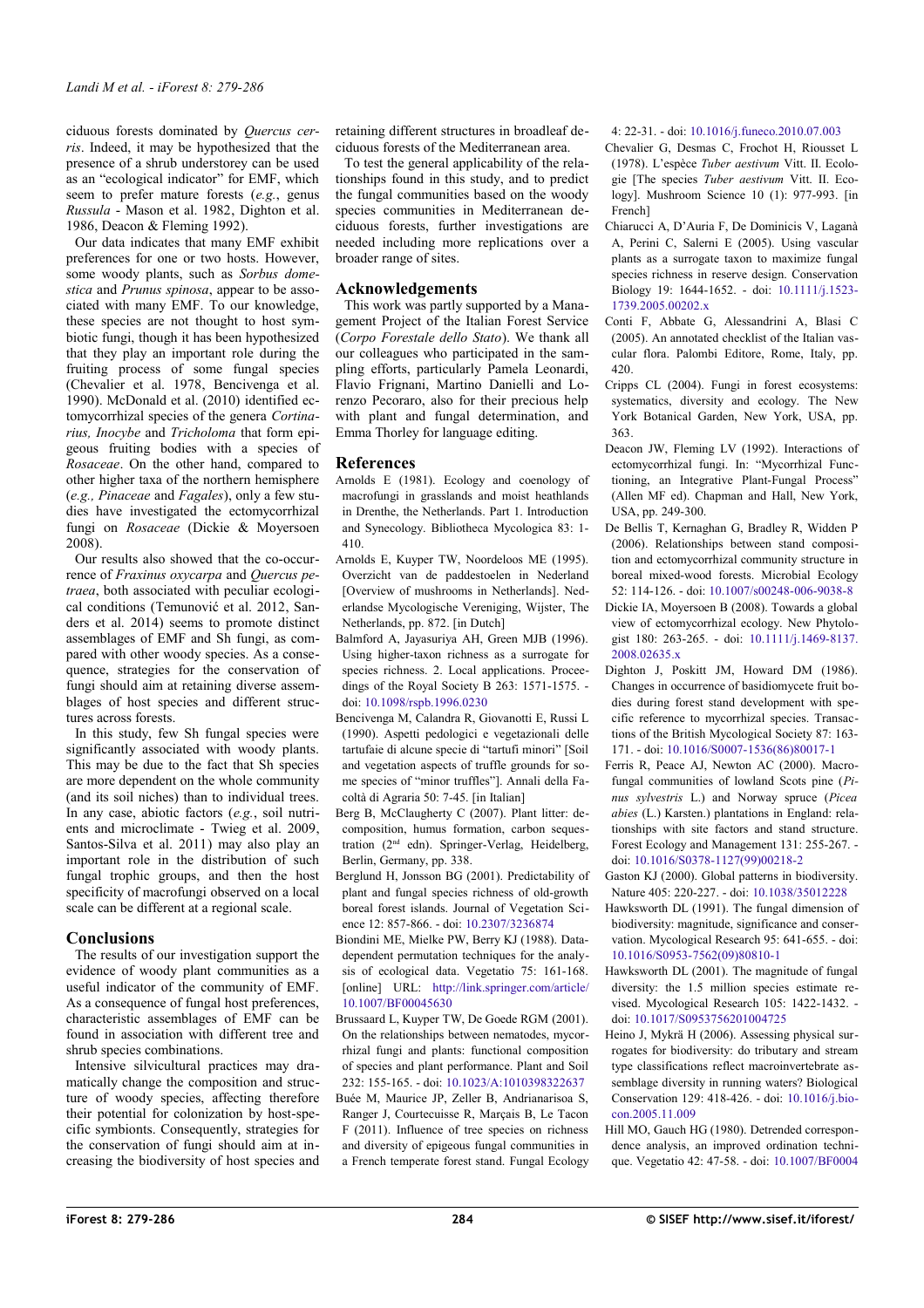#### [8870](http://dx.doi.org/10.1007/BF00048870)

- Humphrey JW, Newton AC, Peace AJ, Holden E (2000). The importance of conifer plantations in northern Britain as a habitat for native fungi. Biological Conservation 96: 241-252. - doi: [10.1016/S0006-3207\(00\)00077-X](http://dx.doi.org/10.1016/S0006-3207(00)00077-X)
- Kernaghan G, Widden P, Bergeron Y, Légaré S, Paré D (2003). Biotic and abiotic factors affecting ectomycorrhizal diversity in boreal mixedwoods. Oikos 102: 497-504. - doi: [10.1034/](http://dx.doi.org/10.1034/j.1600-0706.2003.12415.x) [j.1600-0706.2003.12415.x](http://dx.doi.org/10.1034/j.1600-0706.2003.12415.x)
- Kirk P, Cannon PF, Minter DW, Stalpers JA (2008). Ainsworth & Bisby's Dictionary of the Fungi (10<sup>th</sup> edn). CAB International, Wallingford, UK, pp. 771.
- Landi M, Piazzini S, Nucci A, Saveri C, Angiolini C (2012). Can macrophytes be a surrogate for amphibians and physico-chemical features in pond classifications? Aquatic Botany 101: 1-7. doi: [10.1016/j.aquabot.2012.03.003](http://dx.doi.org/10.1016/j.aquabot.2012.03.003)
- Leps J, Smilauer P (2003). Multivariate analysis of ecological data using CANOCO. Cambridge University Press, Cambridge, UK, pp. 282.
- Lodge DJ, Ammirati JF, O'Dell TE, Mueller GM (2004). Collecting and describing Macrofungi. In: "Biodiversity of Fungi, Inventory and Monitoring Methods" (Müller GM, Bills GF, Foster MS eds). Elsevier Academic Press, Oxford, UK, pp. 129-158.
- Magurran AE (2004). Measuring biological diversity. Blackwell Publishing company, Oxford, UK, pp. 256.
- Mason PA, Last FT, Pelham J, Ingleby K (1982). Ecology of some fungi associated with an ageing stand of birches (*Betula pendula* and *Betula pubescens*). Forest Ecology and Management 4: 19-39. - doi: [10.1016/0378-1127\(82\)90026-3](http://dx.doi.org/10.1016/0378-1127(82)90026-3)
- McCune B, Grace JB (2002). Analysis of ecological communities. MJM Software Design, Gleneden Beach, OR, USA, pp. 300.
- McCune B, Mefford MJ (2011). PC-ORD: multivariate analysis of ecological data (v. 6.0). MJM Software Design, Gleneden Beach, OR, USA, pp. 28.
- McDonald KR, Pennell J, Frank JL, Southworth D (2010). Ectomycorrhizas of *Cercocarpus ledifolius* (Rosaceae). American Journal of Botany 97: 1867-1872. - doi: [10.3732/ajb.0900357](http://dx.doi.org/10.3732/ajb.0900357)
- McMullan-Fisher SJM, Kirkpatrick JB, May TW, Pharo EJ (2009). Surrogates for macrofungi and mosses in reservation planning. Conservation Biology 24: 730-736. - doi: [10.1111/j.1523-17](http://dx.doi.org/10.1111/j.1523-1739.2009.01378.x) [39.2009.01378.x](http://dx.doi.org/10.1111/j.1523-1739.2009.01378.x)
- Molina RJ, Massicotte H, Trappe JM (1992). Specificity phenomena in mycorrhizal symbioses: community-ecological consequences and practical implications. In: "Mycorrhizal Functioning, an Integrative Plant-fungal Process" (Allen MF ed). Chapman and Hall, New York, USA, pp. 357-423.
- Mortiz C, Richardson KS, Ferrier S, Monteith GB, Stanisic J, Williams S, Whiffin T (2001). Biogeographical concordance and efficiency of taxon indicators for establishing conservation priority in a tropical rainforest biota. Proceedings of the Royal Society B 268: 1875-1881. - doi:

[10.1098/rspb.2001.1713](http://dx.doi.org/10.1098/rspb.2001.1713)

- Murphy DD, Weiland PS, Cummins KW (2011). A critical assessment of the use of surrogate species in conservation planning in the Sacramento-San Joaquin Delta, California (USA). Conservation Biology 25: 873-878. - doi: [10.1111/j.1523-1739.2011.01711.x](http://dx.doi.org/10.1111/j.1523-1739.2011.01711.x)
- O'Hanlon R, Harrington TJ (2012). Macrofungal diversity and ecology in four Irish forest types. Fungal Ecology 5: 499-508. - doi: [10.1016/j.fu](http://dx.doi.org/10.1016/j.funeco.2011.12.008)[neco.2011.12.008](http://dx.doi.org/10.1016/j.funeco.2011.12.008)
- Onofri S, Bernicchia A, Filipello Marchisio V, Padovan F, Perini C, Ripa C, Salerni E, Savino E, Venturella G, Vizzini A, Zotti M, Zucconi L (2005). Checklist dei funghi italiani Basidiomycetes [Checklist of Italian fungi Basidiomycota]. Carlo Delfino Editore, Sassari, Italy, pp. 380.
- Öster M (2008). Low congruence between the diversity of Waxcap (*Hygrocybe* spp.) fungi and vascular plants in semi-natural grasslands. Basic and Applied Ecology 9: 514-522. - doi: [10.1016/](http://dx.doi.org/10.1016/j.baae.2007.11.006) [j.baae.2007.11.006](http://dx.doi.org/10.1016/j.baae.2007.11.006)
- Paavola R, Muotka T, Virtanen R, Heino J, Kreivi P (2003). Are biological classifications of headwater streams concordant across multiple taxonomic groups? Freshwater Biology 48: 1912- 1923. - doi: [10.1046/j.1365-2427.2003.01131.x](http://dx.doi.org/10.1046/j.1365-2427.2003.01131.x)
- Packham JM, May TW, Brown MJ, Wardlaw TJ, Mills AK (2002). Macrofungal diversity and community ecology in mature and regrowth wet eucalypt forest in Tasmania: a multivariate study. Austral Ecology 27: 148-161. - doi: [10.1046/](http://dx.doi.org/10.1046/j.1442-9993.2002.01167.x) [j.1442-9993.2002.01167.x](http://dx.doi.org/10.1046/j.1442-9993.2002.01167.x)
- Paszkowski CA, Tonn WA (2000). Community concordance between the fish and aquatic birds of lakes in northern Alberta, Canada: the relative importance of environmental and biotic factors. Freshwater Biology 43: 421-437. - doi: [10.1046/](http://dx.doi.org/10.1046/j.1365-2427.2000.00512.x) [j.1365-2427.2000.00512.x](http://dx.doi.org/10.1046/j.1365-2427.2000.00512.x)
- Pharo EJ, Beattie AJ, Binns D (1999). Vascular plant diversity as a surrogate for bryophyte and lichen diversity. Conservation Biology 13: 282- 292. - doi: [10.1046/j.1523-1739.1999.013002](http://dx.doi.org/10.1046/j.1523-1739.1999.013002282.x) [282.x](http://dx.doi.org/10.1046/j.1523-1739.1999.013002282.x)
- Qian H, Ricklefs RE (2008). Global concordance in diversity patterns of vascular plants and terrestrial vertebrates. Ecology Letters 11: 547-553. doi: [10.1111/j.1461-0248.2008.01168.x](http://dx.doi.org/10.1111/j.1461-0248.2008.01168.x)
- Roberts C, Ceska O, Kroeger P, Kendrick B (2004). Macrofungi from six habitats over five years in Clayoquot Sound, Vancouver Island. Canadian Journal of Botany 82: 1518-1538. doi: [10.1139/b04-114](http://dx.doi.org/10.1139/b04-114)
- Ryti RT (1992). Effect of the focal taxon on the selection the nature reserves. Ecological Applications 2: 404-410. - doi: [10.2307/1941875](http://dx.doi.org/10.2307/1941875)
- Sætersdal M, Gjerde I, Blom HH, Ihlen PG, Myrseth EW, Pommeresche R, Skartveit J, Solhøy T, Aas O (2003). Vascular plants as a surrogate species group in complementary site selection for bryophytes, macrolichens, spiders, carabids, staphylinids, snails, and wood living polypore fungi in a northern forest. Biological Conservation 115: 21-31. - doi: [10.1016/S0006-](http://dx.doi.org/10.1016/S0006-3207(03)00090-9) [3207\(03\)00090-9](http://dx.doi.org/10.1016/S0006-3207(03)00090-9)

Salerni E, Laganà A, De Dominicis V (2001). Mycocoenological studies in deciduous oak woods of central-southern Tuscany (Italy). Cryptogamie Mycologie 22: 35-55. - doi: [10.1016/S0181-](http://dx.doi.org/10.1016/S0181-1584(01)01054-5) [1584\(01\)01054-5](http://dx.doi.org/10.1016/S0181-1584(01)01054-5)

- Salerni E, Perini C (2007). Mycodiversity of nature reserves in central Italy. Acta Mycologica 42: 5-19. - doi: [10.5586/am.2007.001](http://dx.doi.org/10.5586/am.2007.001)
- Salerni E, Baglioni F, Mazzei T, Gardin L, Ciabatti F, Leonardi P, Vesprini J, Perini C (2010). Efectos de las diversas técnicas culturales sobre la producción de *Tuber aestivum* Vitt. y de *Tuber melanosporum* Vitt. en dos plantaciones experimentales en Italia central [Effects of different cultural techniques on the production of *Tuber aestivum* Vitt. and *Tuber melanosporum* Vitt. in two experimental plantations in central Italy]. ZIZAK 7: 47-62. [in Spanish]
- Sanders TGM, Pitman R, Broadmeadow MSJ (2014). Species-specific climate response of oaks (*Quercus* spp.) under identical environmental conditions. iForest 7: 61-69. - doi: [10.3832/ifor](http://dx.doi.org/10.3832/ifor0911-007) [0911-007](http://dx.doi.org/10.3832/ifor0911-007)
- Santi E, Maccherini S, Rocchini D, Bonini I, Brunialti G, Favilli L, Perini C, Pezzo F, Piazzino S, Rota E, Salerni E, Chiarucci A (2010). Simple to sample: vascular plants as surrogate group in a nature reserve. Journal for Nature Conservation 18: 2-11. - doi: [10.1016/j.jnc.2009.02.003](http://dx.doi.org/10.1016/j.jnc.2009.02.003)
- Santos-Silva C, Gonçalves A, Louro R (2011). Canopy cover influence on macrofungal richness and sporocarp production in montado ecosystems. Agroforestry Systems 82: 149-159. - doi: [10.1007/s10457-011-9374-7](http://dx.doi.org/10.1007/s10457-011-9374-7)
- Schmit JP, Mueller GM, Leacock PR, Mata JL, Wu QX, Huang YQ (2005). Assessment of tree species richness as a surrogate for macrofungal species richness. Biological Conservation 121: 99-100. - doi: [10.1016/j.biocon.2004.04.013](http://dx.doi.org/10.1016/j.biocon.2004.04.013)
- Similä M, Kouki J, Mönkkönen M, Sippola AL, Huhta E (2006). Co-variation and indicators of species diversity: can richness of forest-dwelling species be predicted in northern boreal forests? Ecological Indicators 6: 686-700. - doi: [10.1016/](http://dx.doi.org/10.1016/j.ecolind.2005.08.028) [j.ecolind.2005.08.028](http://dx.doi.org/10.1016/j.ecolind.2005.08.028)
- Su JC, Debinski DM, Jakubauskas ME, Kindscher K (2004). Beyond species richness: Community similarity as a measure of cross-taxon congruence for coarse-filter conservation. Conservation Biology 18: 167-173. - doi: [10.1111/j.1523-17](http://dx.doi.org/10.1111/j.1523-1739.2004.00337.x) [39.2004.00337.x](http://dx.doi.org/10.1111/j.1523-1739.2004.00337.x)
- Temunović M, Franjić J, Satovic Z, Grgurev M, Frascaria-Lacoste N, Fernández-Manjarrés JF (2012). Environmental heterogeneity explains the genetic structure of Continental and Mediterranean populations of *Fraxinus angustifolia* Vahl. PLoS ONE 7 (8): e42764. - doi: [10.1371/](http://dx.doi.org/10.1371/journal.pone.0042764) [journal.pone.0042764](http://dx.doi.org/10.1371/journal.pone.0042764)
- ter Braak CJF, Šmilauer P (2002). CANOCO reference manual and CanoDraw for Windows user's guide: software for canonical community ordination. Microcomputer Power 4.5, Ithaca, New York, USA, pp. 500. [online] URL: [http://](http://library.wur.nl/WebQuery/clc/1722500) [library.wur.nl/WebQuery/clc/1722500](http://library.wur.nl/WebQuery/clc/1722500)
- Tóth BB, Barta Z (2010). Ecological studies of ectomycorrhizal fungi: an analysis of survey me-